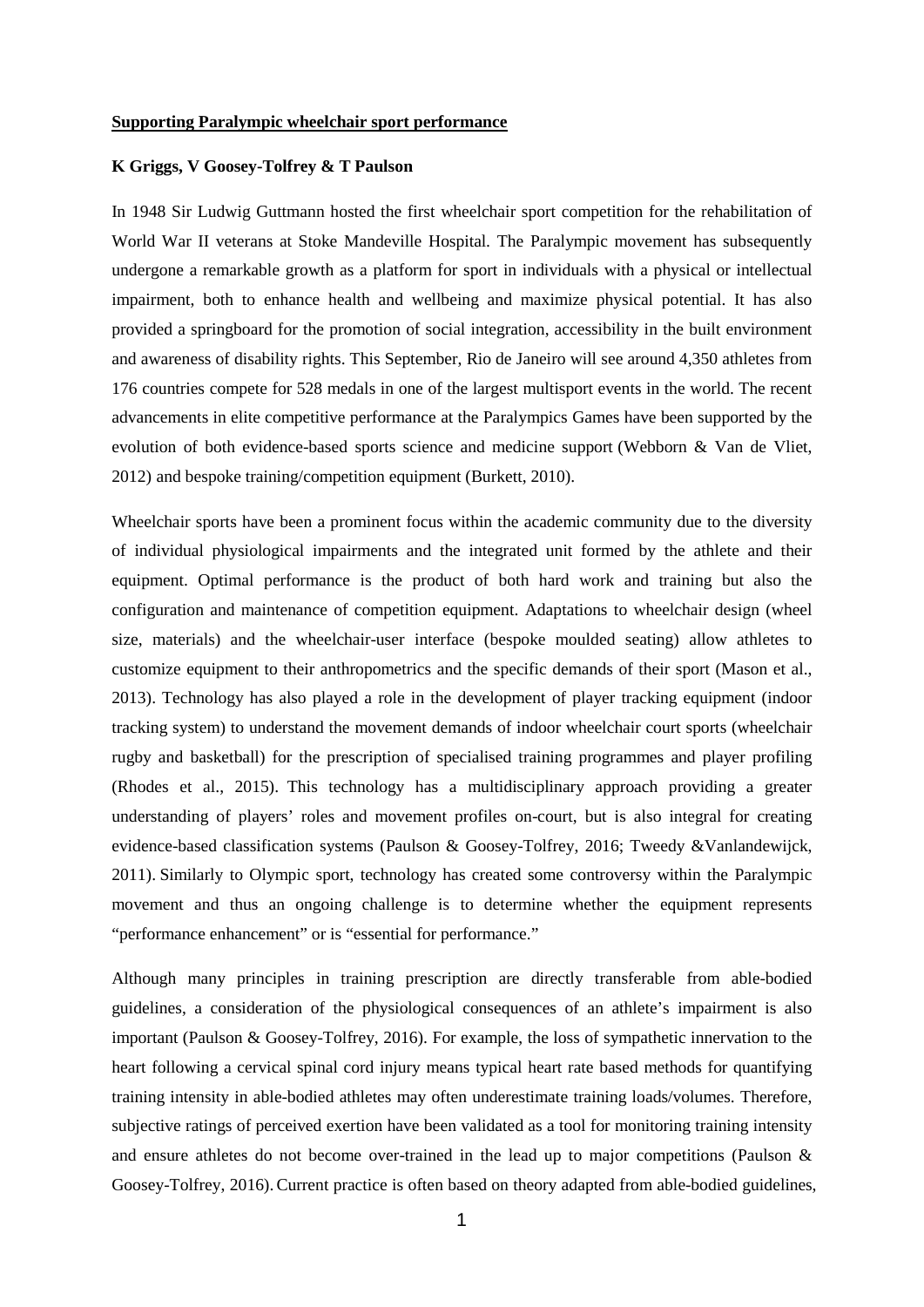with a heavy reliance on anecdotal evidence and practitioner experience. Where possible this practitioner experience should be supplemented with impairment and sport-specific applied research.

With both Rio de Janeiro (2016) and Tokyo (2020) set to host the upcoming Paralympic Games, there is a large emphasis on athletes to prepare and adapt to potentially challenging environmental conditions, in addition to the added stresses of long haul travel. Logistics of travelling for any athlete can be stressful, but travel for wheelchair athletes requires greater planning to ensure specific needs are catered for and the risk of any medical complications is minimised. After four hard years of training it is imperative for the athlete to arrive at the Games as healthy as possible in order to compete at their peak. Upon arrival, the environment of the host city may be particularly demanding for wheelchair athletes with a spinal cord injury, who as a consequence of their impairment, have a reduced sweating capacity and disturbed redistribution of blood, leading to an increase in thermal strain. A unique and practiced approach regarding hydration and cooling is required to minimise this risk, particularly as small fluid losses imply a small amount of fluid replacement is required (Goosey-Tolfrey et al., 2015). An additional tool to combat the potentially challenging hot and humid environment of the next two Paralympic Games is the use of practical cooling strategies (ice vest, water sprays) to minimise the risk of heat illness (Griggs et al., 2015). Following methods employed by able-bodied athletes, the choice of strategy is dependent on the sporting regulations, practicality of the method and the nature and demands of the sport. Similar to the Olympic athlete, hydration and cooling strategies need to be considered on a case by case basis to maximise effectiveness and minimize disruption to the athlete.

Despite the growing interest in Paralympic sport, the evidence-base for supporting wheelchair sport performance remains limited, partly due to the small pool of heterogeneous athletes. A range of physical impairments demand a fully individualised approach in order to support wheelchair athletes and improve sporting performance through sport science, medicine and technology. The Rio de Janeiro 2016 Paralympics Games will once again provide an opportunity for Paralympic athletes to showcase their sporting prowess on a worldwide stage. The Paralympic movement should continue to grow with further developments in equipment and sport science and medicine support, all underpinned by sport-specific applied research. Despite challenges these individuals may have faced as a result of their impairment, their sporting performance at the Games will embody the Paralympic values of courage, determination, inspiration and equality.

## **References**

- 1. Burkett B. 2010. Technology in Paralympic sport: Performance enhancement or essential for performance. Br J Sports Med 44:215-220.
- 2. Goosey-Tolfrey VL, Paulson TAW, Graham-Paulson TS. 2015. Practical considerations for fluid replacement in spinal cord injury. In: Meyer F, Szygula Z, Wilk, B editors. Fluid Balance, Hydration and Athletic Performance. Boca Ranton: CRC Press*.* 333p.